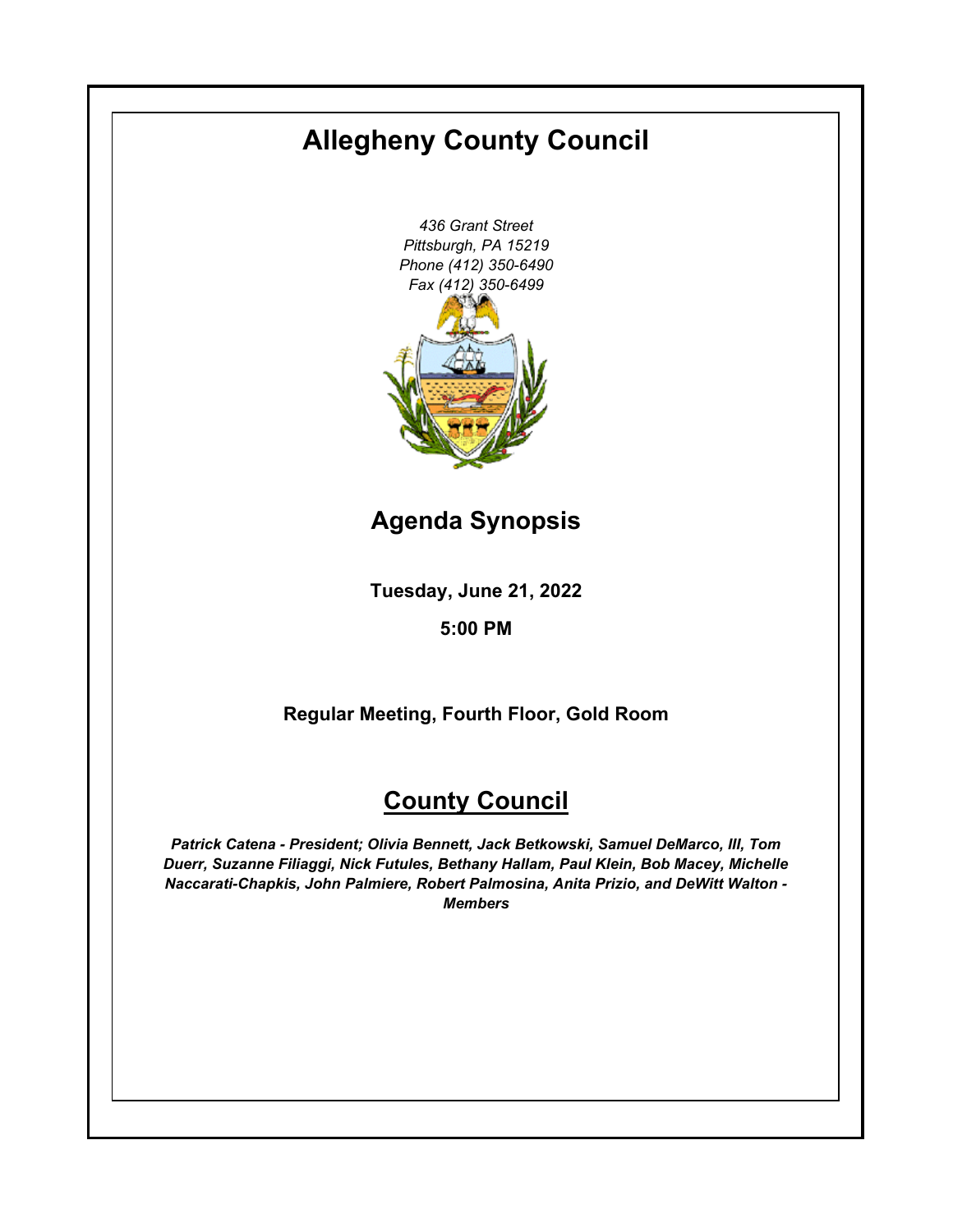### **I. Call To Order**

#### **II. Pledge of Allegiance**

#### **III. Silent Prayer or Reflection**

**IV. Roll Call**

|                                                   | Council Members 13 - Bennett, Betkowski, DeMarco, Duerr, Filiaggi, Futules, Hallam, Naccarati-Chapkis, |
|---------------------------------------------------|--------------------------------------------------------------------------------------------------------|
| Present:                                          | Palmiere, Palmosina, Prizio, Walton and Catena                                                         |
| <b>Council Members 1 - Macey</b><br>Absent:       |                                                                                                        |
| <b>Council Members</b> 1 - Klein<br><b>Phone:</b> |                                                                                                        |

### **V. Chief Executive's Quarterly Address**

## **VI. Proclamations/Certificates**

| 12339-22 | A proclamation honoring former County Council Member Tom Baker for          |
|----------|-----------------------------------------------------------------------------|
|          | receiving the North Hills School District Board of Education 2022 Community |
|          | Service Award.                                                              |

*Sponsors:* Council Member DeMarco , Council Member Betkowski, Council Member Duerr, Council Member Hallam and Council Member Catena

#### **This item was presented.**

- [12334-22](http://allegheny.legistar.com/gateway.aspx?m=l&id=/matter.aspx?key=13399) A proclamation recognizing and honoring the service of Aradhna Oliphant to Leadership Pittsburgh and the entire region.
	- *Sponsors:* Council Member DeMarco , Council Member Naccarati-Chapkis, Council Member Klein and All Members of Council

**This item was read into the record.**

- [12335-22](http://allegheny.legistar.com/gateway.aspx?m=l&id=/matter.aspx?key=13400) A proclamation recognizing Cameron Joseph Lisle for his efforts in achieving the rank of Eagle Scout.
	- *Sponsors:* Council Member Palmiere

**This item was read into the record.**

[12336-22](http://allegheny.legistar.com/gateway.aspx?m=l&id=/matter.aspx?key=13401) A proclamation recognizing and honoring the service of Douglas Marguriet to North Braddock Borough and congratulate him on his retirement.

*Sponsors:* Council Member Naccarati-Chapkis

**This item was read into the record.**

[12337-22](http://allegheny.legistar.com/gateway.aspx?m=l&id=/matter.aspx?key=13402) A proclamation recognizing the Keystone State Wrestling Alliance and this year's Hall of Fame Inductees: Dennis Gregory, Bubba the Bulldog, Mayor Marvin Mystery, and Andy "Kid" DePaul.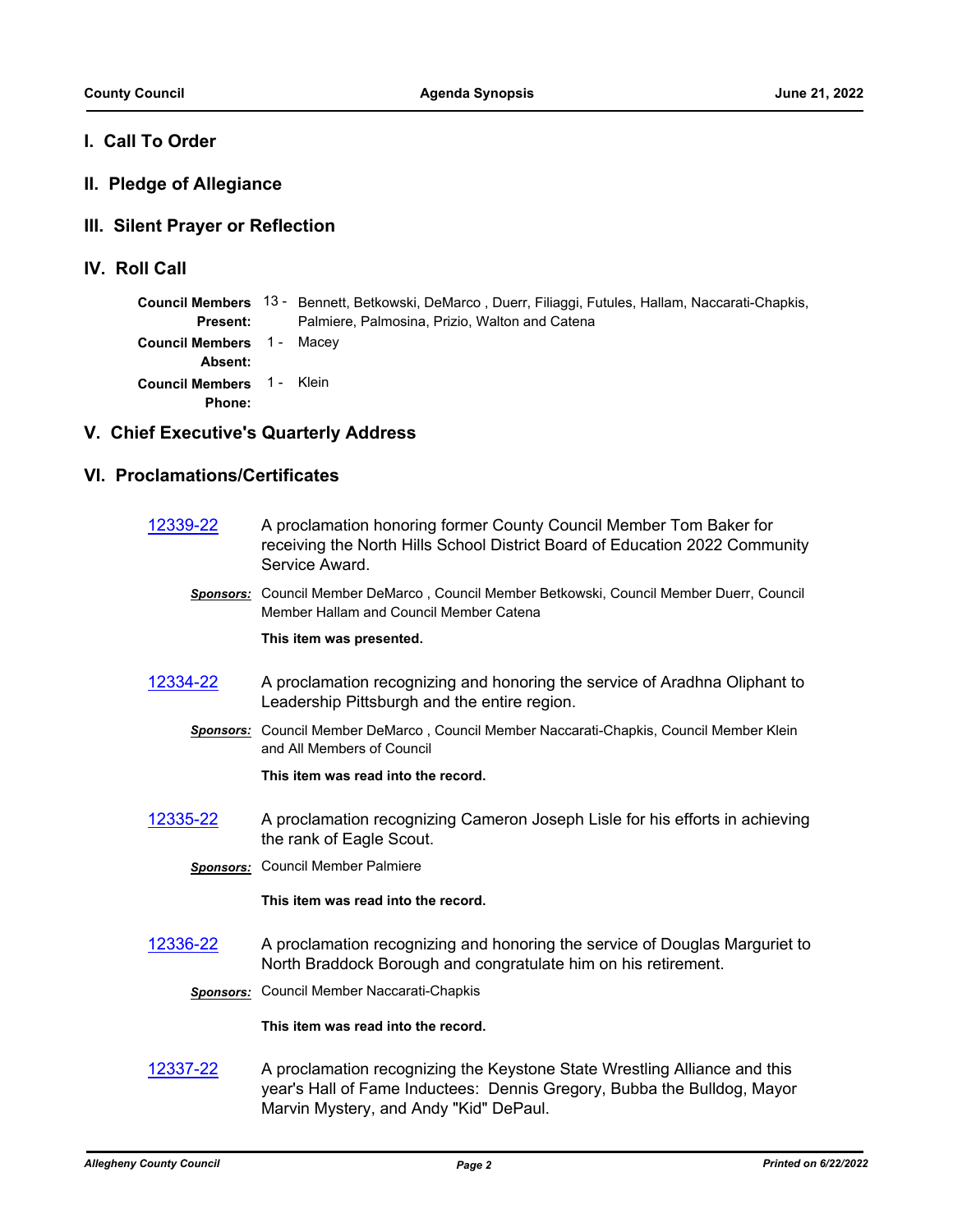|                                            | <b>Sponsors:</b> Council Member DeMarco                                                                            |
|--------------------------------------------|--------------------------------------------------------------------------------------------------------------------|
|                                            | This item was read into the record.                                                                                |
| 12338-22                                   | A proclamation honoring the Reformed Presbyterian Women's Association on<br>the occasion of its 125th Anniversary. |
|                                            | <b>Sponsors:</b> Council Member Bennett                                                                            |
|                                            | This item was read into the record.                                                                                |
| 12340-22                                   | A proclamation recognizing June 15, 2022 as Elder Abuse Awareness Day in<br>Allegheny County.                      |
|                                            | Sponsors: Council Member Palmosina                                                                                 |
|                                            | This item was read into the record.                                                                                |
| 12341-22                                   | A proclamation congratulating Earl and Shirley Birdie on the occasion of their<br>70th wedding anniversary.        |
|                                            | <b>Sponsors:</b> Council Member Macey                                                                              |
|                                            | This item was read into the record.                                                                                |
| <b>VII. Public Comment On Agenda Items</b> |                                                                                                                    |

### **VIII. Approval of Minutes**

| 12342-22 | Motion to approve the minutes of the February 22, 2022 regular meeting of<br>Council.                                     |  |  |  |
|----------|---------------------------------------------------------------------------------------------------------------------------|--|--|--|
|          | A motion was made by Hallam, seconded by Duerr, that this matter be Passed.<br>The motion carried by a unanimous vote.    |  |  |  |
| 12343-22 | Motion to approve the minutes of the March 8, 2022 regular meeting of Council.                                            |  |  |  |
|          | A motion was made by Hallam, seconded by Duerr, that this matter be Passed.<br>The motion carried by a unanimous vote.    |  |  |  |
| 12344-22 | Motion to approve the minutes of the March 22, 2022 regular meeting of Council.                                           |  |  |  |
|          | A motion was made by Hallam, seconded by Palmiere, that this matter be<br>Passed. The motion carried by a unanimous vote. |  |  |  |

#### **IX. Presentation of Appointments**

## **X. Unfinished Business**

#### **Committee on Public Safety - Second Reading**

[12313-22](http://allegheny.legistar.com/gateway.aspx?m=l&id=/matter.aspx?key=13378) An ordinance of the County of Allegheny, Commonwealth of Pennsylvania, amending Section 1007.11 of County Administrative Code, codified in Chapter 5 of the County Code of Ordinances as Article 1007.11, to provide for an exclusion from the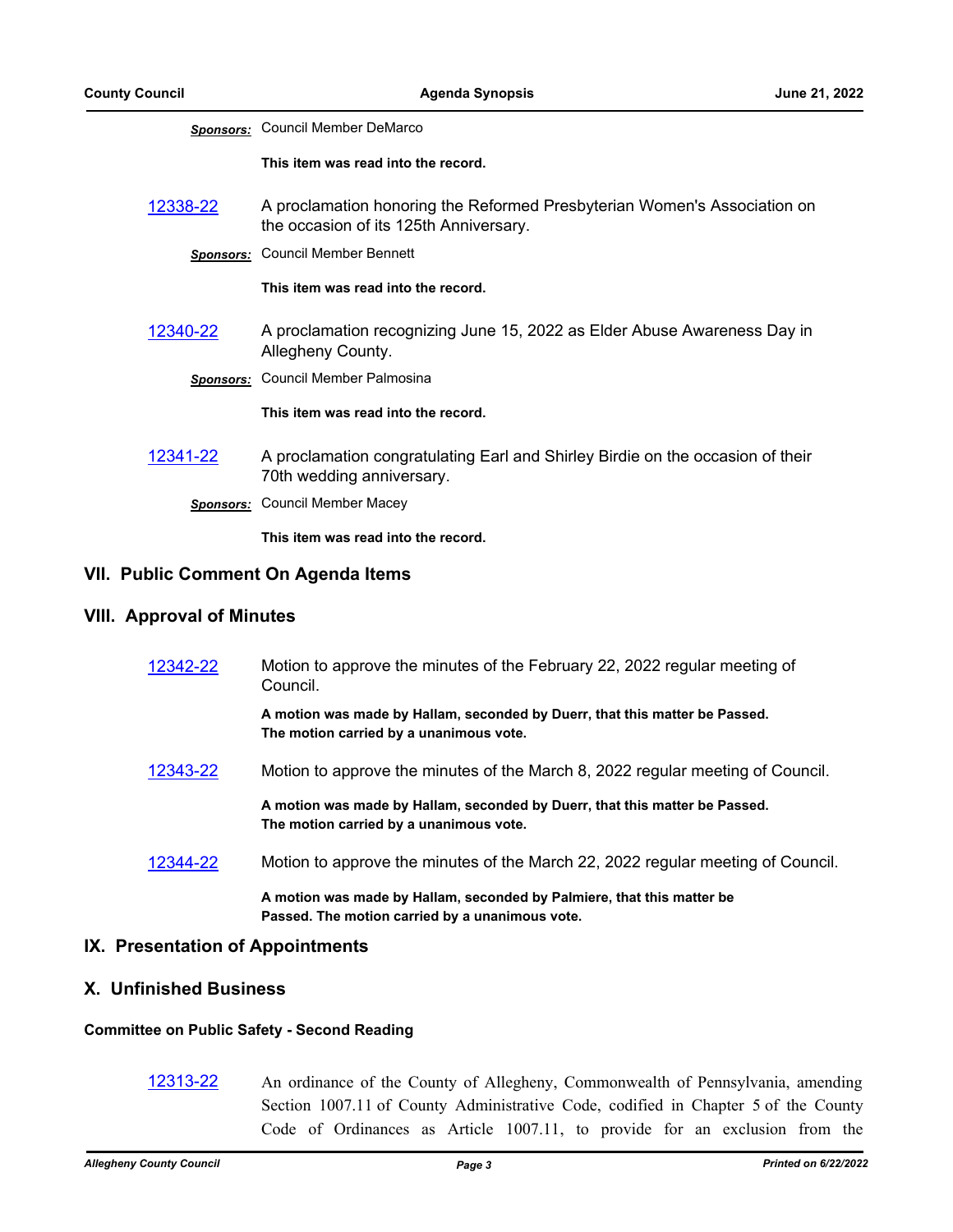residency requirement for County employment for telecommunications officers and shift commanders in the 911 Communications Division of the Allegheny County Department of Emergency Services.

*Sponsors:* Chief Executive, Council Member Walton, Council Member Klein, Council Member Duerr, Council Member DeMarco , Council Member Macey, Council Member Filiaggi, Council Member Futules, Council Member Palmiere, Council Member Catena, Council Member Bennett and Council Member Naccarati-Chapkis

> **A motion was made by Bennett, seconded by Duerr, that this matter be Passed for Chief Executive Signature. The motion carried by the following vote:**

Council Members Yes: 13 - Bennett, Betkowski, DeMarco, Duerr, Filiaggi, Futules, Hallam, Naccarati-Chapkis, Palmiere, Palmosina, Prizio, Walton and Catena

| <b>Council Members</b> 1 - Macey<br><b>Absent:</b> |  |  |
|----------------------------------------------------|--|--|
| <b>Council Members Yes</b> 1 -  Klein<br>Phone:    |  |  |

#### **Committee on Public Works - Second Reading**

- [12321-22](http://allegheny.legistar.com/gateway.aspx?m=l&id=/matter.aspx?key=13386) An Ordinance authorizing the County of Allegheny in conjunction with the Department of Public Works and the Law Department to acquire by condemnation, permanent rights-of-way in fee and temporary construction easements from two (2) parcels of land required for the reconstruction of the Thompson Run Culverts No. 2 & No. 3, County Road No. 2303-00 - Thompson Run Road (TN02-0205 & TN03-0205) located in Ross Township, Allegheny County and to take such further action as may be necessary under applicable law, including but not limited to the Eminent Domain Code.
	- *Sponsors:* Chief Executive

**A motion was made by Betkowski, seconded by Palmiere, that this matter be Passed for Chief Executive Signature. The motion carried by the following vote:**

Council Members Yes: 13 - Bennett, Betkowski, DeMarco, Duerr, Filiaggi, Futules, Hallam, Naccarati-Chapkis, Palmiere, Palmosina, Prizio, Walton and Catena

**Council Members Absent:** 1 - Macey

**Council Members Yes Phone:** 1 - Klein

**XI. Liaison Reports**

### **XII. New Business - Ordinances & Resolutions**

[12345-22](http://allegheny.legistar.com/gateway.aspx?m=l&id=/matter.aspx?key=13410) An Ordinance of the County of Allegheny, Commonwealth of Pennsylvania, amending and supplementing the Administrative Code of Allegheny County, Article 1009, entitled "Personnel Policies," through the creation of a new §5-1009.08, entitled "Non-salaried Employee Pay," in order to establish a uniform policy governing the